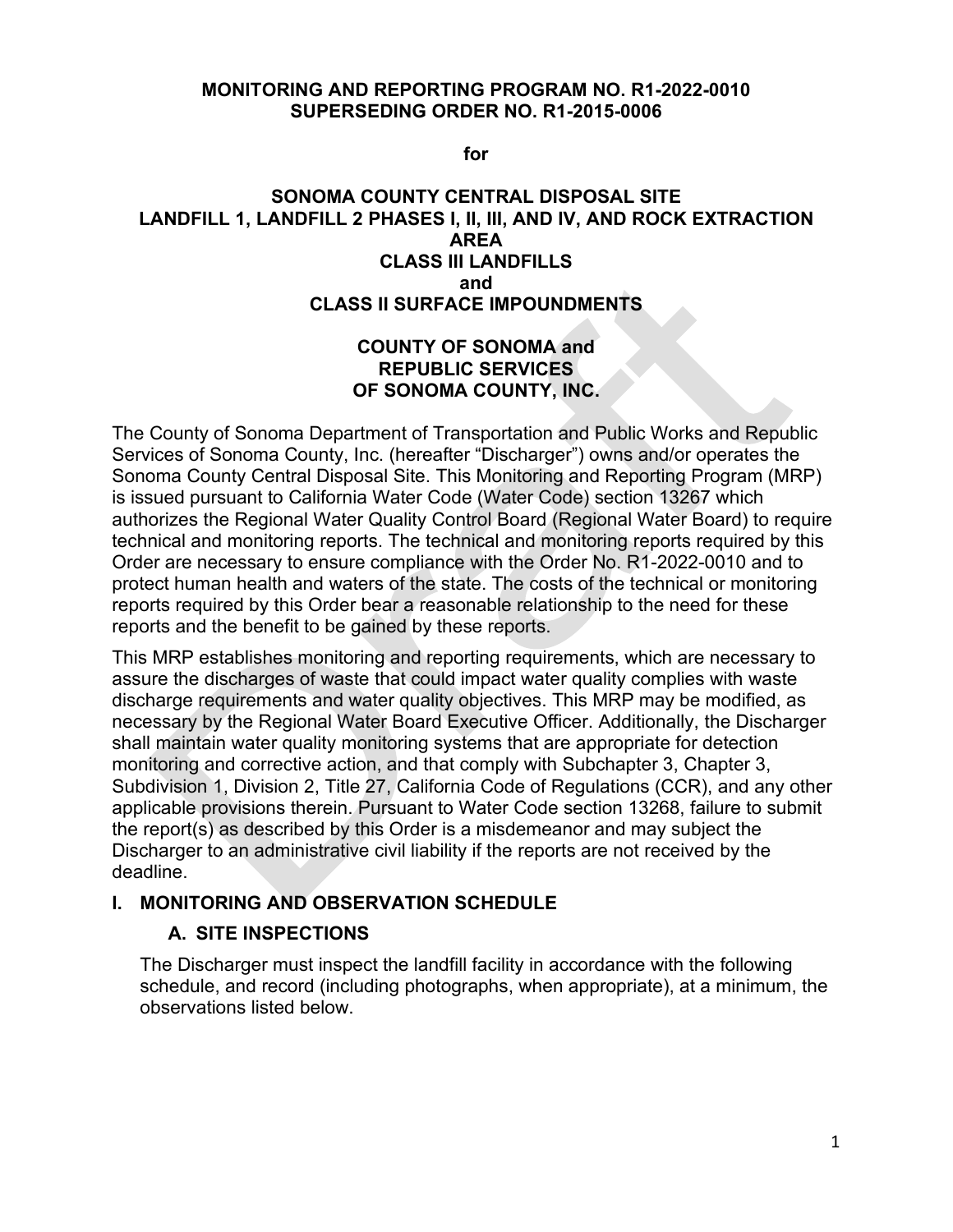1. Inspection Schedule

At least monthly and during or within 24 hours of each storm event that produces stormwater runoff and/or a storm event that produces a minimum of 1-inch of rain within a 24-hour period.

- 2. Standard Observations
	- a. At the waste management units (WMU) and along the perimeter of the WMUs:
- i. Evidence of ponded water at any point in WMU disposal areas.
- ii. Evidence of erosion and/or exposed refuse within WMU disposal areas.
- iii. Evidence of waste in the drainage system (e.g., drainage channels, stormwater sediment retention basins).
- iv. Evidence of damage to all drainage and containment systems.
	- b. At waste transport/processing/diversion/recycling areas:
- i. Evidence of ponded water contacting waste or diverted/recycled materials.
- ii. Evidence of run-on into processing/diversion/recycling areas.
- iii. Evidence of impacted stormwater runoff or waste or diverted/recycled materials in the drainage system.
	- c. Along the landfill facility perimeter:
- i. Evidence of liquid offsite discharge or onsite run-on, from/to WMUs and waste processing/diversion/recycling areas of the landfill, estimated size of affected area and flow rate. Affected areas shall be shown on a map.
- ii. Evidence of odors characterization, source, and distance odor detected from the source.
- iii. Evidence of trespass/illegal access and damage to the cover system, structures, monitoring points, or any other onsite equipment.
	- d. For receiving waters (i.e., any surface water body that may receive surface or groundwater containing landfill wastes including stormwater runoff and/or leachate):
		- i. Floating and suspended materials of waste origin presence or absence, source, and size of affected area.
		- ii. Discoloration and turbidity description of color, source, and size of affected area.
		- iii. Evidence of odors presence or absence, characterization, source, and distance of odor detected from source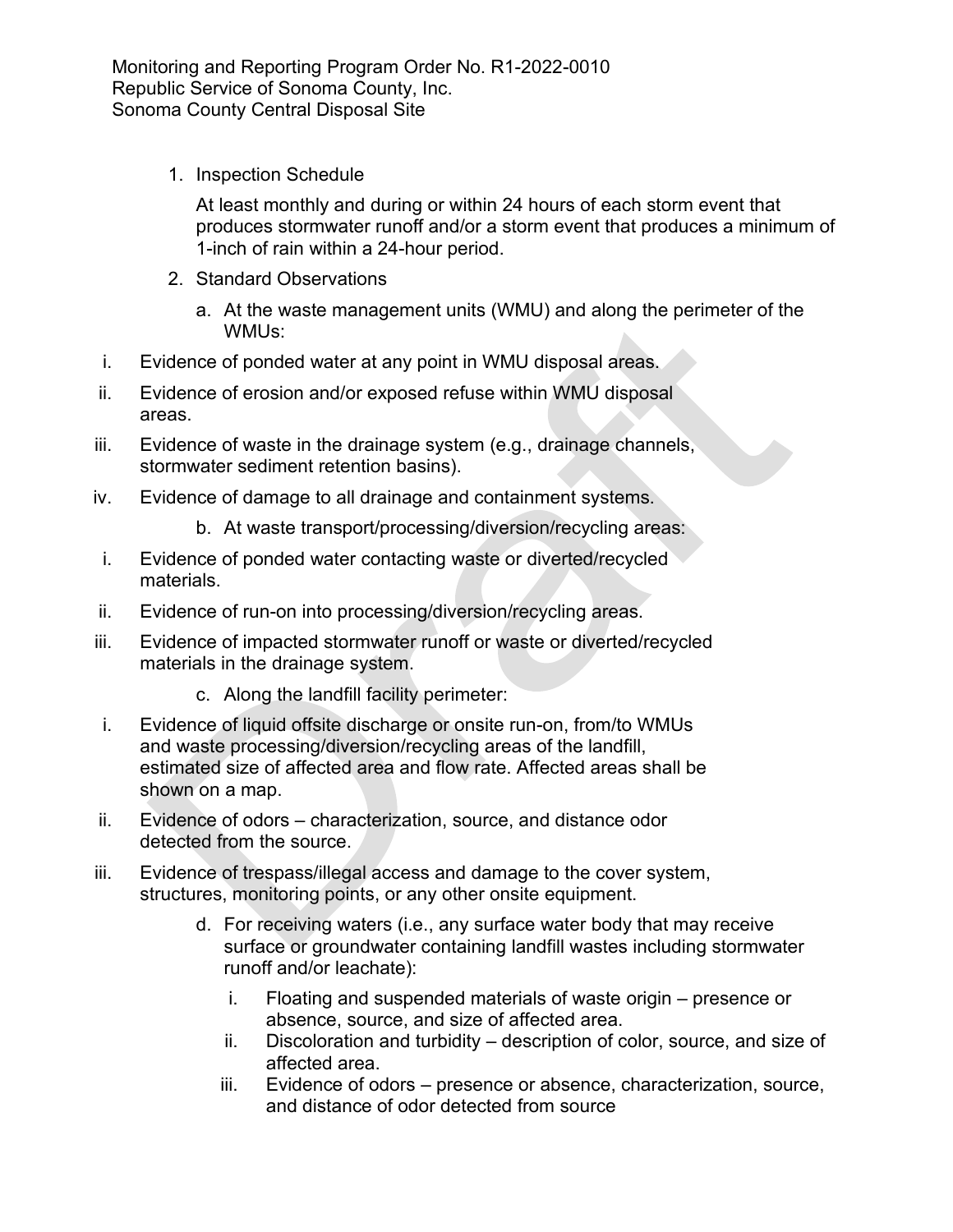- iv. Evidence of beneficial use presence of water-associated wildlife.
- v. Estimated flow rate to the receiving water.
- vi. Weather conditions wind direction and estimated velocity, total precipitation during the previous five days and on the day of observation.

## .DRAINAGE SYSTEM INSPECTIONS

The Discharger must inspect all drainage control systems following each onsite runoff-producing storm event and record the following:

- 1. General conditions (e.g., evidence of excessive sediment or vegetation requiring cleanout, poor drainage, erosion, or ponding due to settlement, structural integrity requiring maintenance/repair).
- 2. Whether stormwater sediment retention basins (if applicable) and drainage ditches contain liquids and if basins are discharging.
- 3. Whether best management practices to prevent impacts to stormwater (e.g., erosion control, sediment control, waste containment, stormwater diversion) are implemented and performing as specified in the landfill's Wet Weather Preparedness Plan and Storm Water Pollution Prevention Plan (SWPPP) required by the Statewide General Permit for Storm Water Discharges Associated with Industrial Activities Order No. WQ 20[1](#page-2-0)4-0057 as amended<sup>1</sup> (Industrial General Permit)
- 4. Steps taken to correct any problems found during inspections and date(s) when corrective action was taken (include photographic documentation).

# **B. RAINFALL DATA**

The Discharger must record the following information:

- 1. Total daily precipitation, in inches, each month.
- 2. Precipitation, in inches, and return rating (25-year, 100-year, etc.) of the most intense 24-hour rainfall event occurring each month.
- 3. Number and date of storms (greater than or equal to one inch in 24 hours) received each month.

# **C. INTAKE MONITORING**

The Discharger must maintain a daily record of the waste stream. The intake daily records shall be maintained at the Discharger's offices in accordance with Part II.C of this MRP and are to be made available to North Coast Regional Water Board staff upon request to review and/or copy. The record must include the following:

<span id="page-2-0"></span><sup>1</sup> Industrial General Permit Order 2014-0057-DWQ is superseded by the Industrial General Permit Order 2014-0057-DWQ as amended in 2015 and 2018 as of July 1, 2020.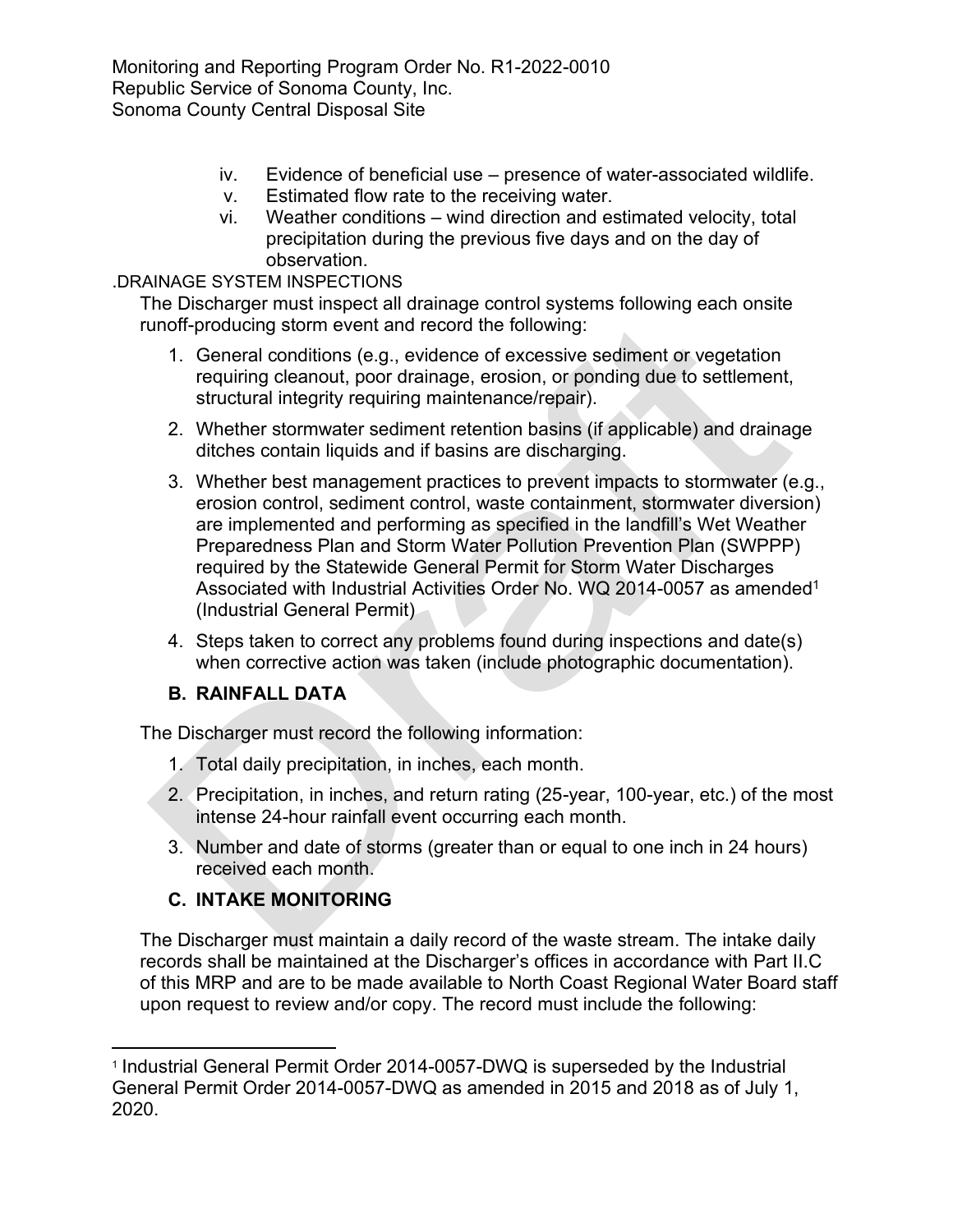- 1. Weight (in tons) of waste received.
- 2. Running totals of tons received, tons remaining for waste placement, and remaining site life expectancy (in years).
- 3. Current fill area (in acres).
- 4. Waste type and diversion quantities
- 5. Log of random load checking program. The log must contain a record of all load checks; for refused loads, the Discharger must record the following information including the date, type of waste refused, and the name, address, and phone number of the party attempting to dispose of the waste.
- 6. Log of all loads that require special handling or special characterization prior to discharge to comply with waste discharge requirements (e.g., contaminated soils, semi-liquid loads, sewage sludge or biosolids, brines, asbestos loads, and other). The log must document volume or weight of waste, characterization testing results, and disposal location (e.g., latitude, longitude, and elevation).

# **D. CONTROL SYSTEMS**

The Discharger must inspect the leachate collection and removal systems (LCRS), any leak detection and removal system (LDRS) or groundwater subdrains, and landfill gas collection and removal system (if applicable), and record the following information:

- 1. LCRS, LDRS, and Groundwater Subdrains
	- a. Weekly System integrity and general operational status, volume of leachate and groundwater collected (gallons with monthly, semiannual, and annual volume subtotals), and disposal method, if more than one disposal method is used, record volume specific for each method. Documentation of scheduled and unscheduled maintenance.
	- b. Annually LCRS testing and demonstration, per CCR Title 27 section 20340(d) or Executive Officer approved engineered alternative pursuant to CCR Title 27 section 20380(e). Report results as part of the Annual Summary Report required by this MRP. The Discharger must develop results of annual testing in a manner that makes one year's test comparable to previous and subsequent tests.
	- c. All lined WMUs will have the location of their respective liners surveyed and markers placed at readily observable locations observable by landfill operations staff discharging leachate back to lined modules, and by state inspectors.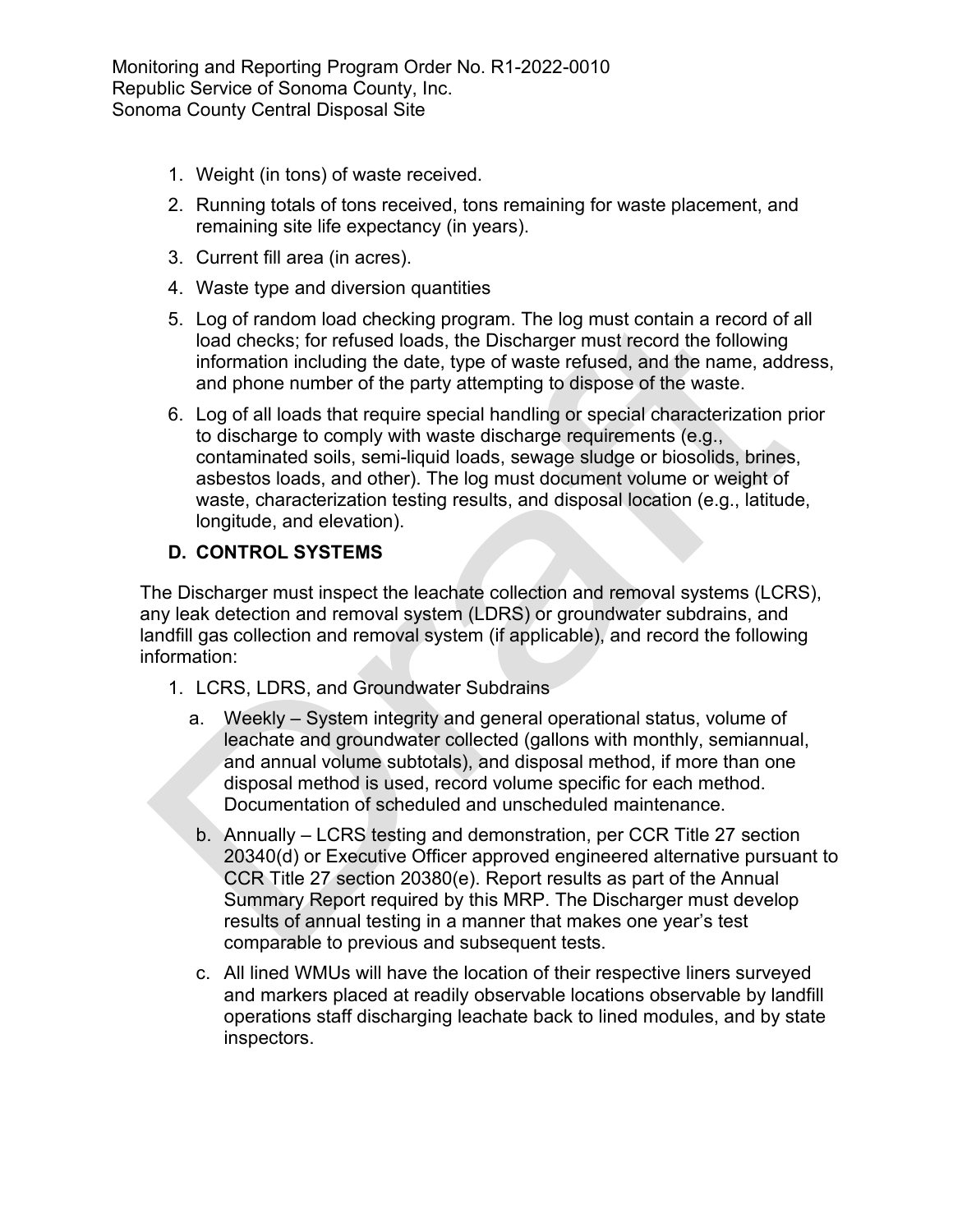- 2. Landfill Gas Collection and Removal System
	- a. Monthly System integrity and general operational status, and volume of landfill gas extracted with semiannual and annual volume sub-totals. Document how volume measurement is made. Documentation of scheduled and unscheduled maintenance.
	- b. Annually Analytical results of landfill gas monitoring (if applicable).

# **E. MONITORING PERIODS, LOCATIONS, AND REQUIREMENTS**

- 1. Monitoring Periods
	- a. Quarterly The 1st through 4th quarter monitoring periods are January 1 – March 31, April 1 – June 30, July 1 – September 30, and October 1 – December 31, respectively.
	- b. Semiannually The 1st and 2nd semiannual monitoring periods are January 1 – June 30, and July 1 – December 31, respectively.
	- c. Annually The annual monitoring period is from January 1 December 31.
- 2. Monitoring Points
	- a. Monitoring points are identified in Attachments: Table A-1 (Elevations) Table A-2 (Surface Water), Table A-3 (Leachate), Table A-4 (Groundwater), and as shown in R1-2022-2010, Attachment J .
	- b. Monitoring Tables Provisions
		- i. For all new Groundwater Monitoring Points, the Discharger shall conduct quarterly monitoring for four consecutive quarters. The first quarterly sample shall include the constituents of concern (COCs) identified in the tables.<sup>[2](#page-4-0)</sup> Detection or corrective action monitoring parameters shall be collected for the subsequent three quarterly monitoring rounds. After completing the initial quarterly samples, the frequency is as specified in Table A-4, except as provided under Part III D.
		- ii. The Discharger shall sample and analyze for COCs as specified in Part I F.4 except as provided under Part III D.

<span id="page-4-0"></span><sup>2</sup> Pursuant to CCR Title 27 Constituents of Concern means any waste constituent(s), reaction product(s), and hazardous constituent(s) that is reasonably expected to be in or derived from waste contained in a waste management unit. COCs include compounds that could reasonably be expected to have been disposed in a waste management unit but is not indicative that these compounds have been disposed or detected in groundwater.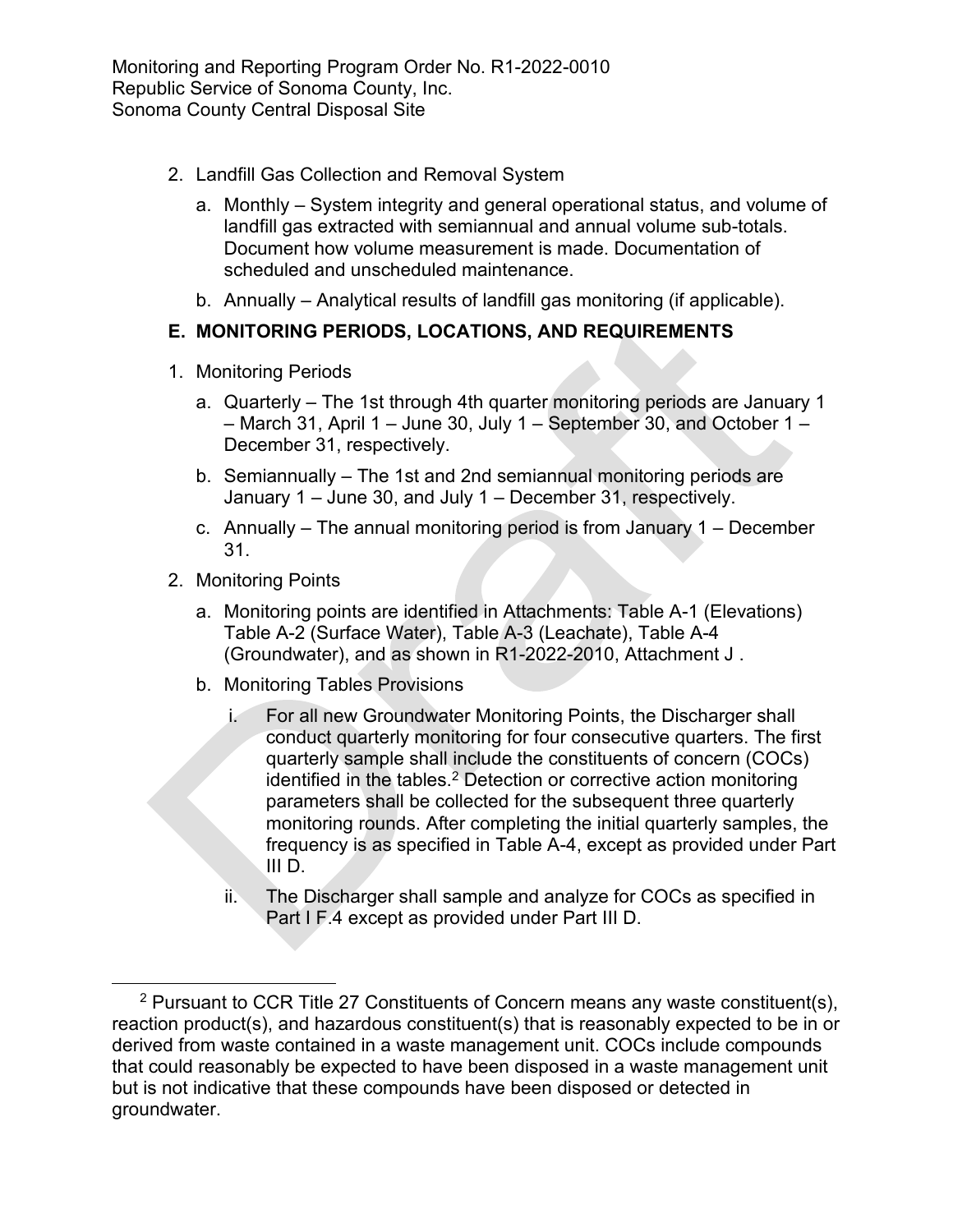- iii. The Discharger shall collect and analyze landfill gas samples (if applicable) as specified in Part I F.6 of this MRP.
- iv. The Discharger shall collect and analyze stormwater samples as specified in Part I F.5 of this MRP.
- v. In the event of a leachate seep or spill the Discharger shall monitor the seep or spill as specified in Part IV D.1 of this MRP.
- 3. Monitoring Parameters and Constituents of Concern
	- a. Monitoring Parameters and COCs are identified in attached Tables A-2 (Surface Water), A-3 (Leachate) A-4 (Groundwater) and MRP Attachment A-1-D-5.
	- b. Table A-2 Provisions
- i. For any given monitored medium, the Discharger must collect samples from monitoring points with a span not exceeding 30 days within a given monitoring period and collect samples in a manner that ensures sample independence to the greatest extent feasible [§2550.7(e)(12)(B) of Article 5].
- ii. Laboratory analytical methods include any approved United States Environmental Protection Agency (US EPA) method that provides the lowest practicable detection limit or as specified in an Executive Officer approved Sampling and Analysis Plan in accordance to Part II A of this MRP.
- iii. Laboratory-derived indicator parameters/constituents must be evaluated using statistical, non-statistical, and graphical assessment methods, as required by Part III.
- iv. For groundwater samples, all metals must be field filtered prior to laboratory analysis unless otherwise specified or approved in accordance with Part II A of this MRP.
- v. Units are defined as follows: µmhos/cm micromhos per centimeter; mg/L – milligrams per liter; oF/oC – degrees Fahrenheit/Celsius; NTU – nephelometric turbidity units; µg/L – micrograms per liter; RPD – relative percent difference
- vi. Volatile Organic Compounds (VOCs) include all VOCs detectable using US EPA Method 8260B, including at least all 47 organic constituents listed in Appendix I to Code of Federal Regulations Title 40 Part 258 (40 CFR Part 258 or "Subtitle D"), oxygenates (MTBE, TAME, DIPE, EDB, and 1,2 DCA), and all unidentified peaks whenever practical, as specified in Part II.A.6 of this MRP.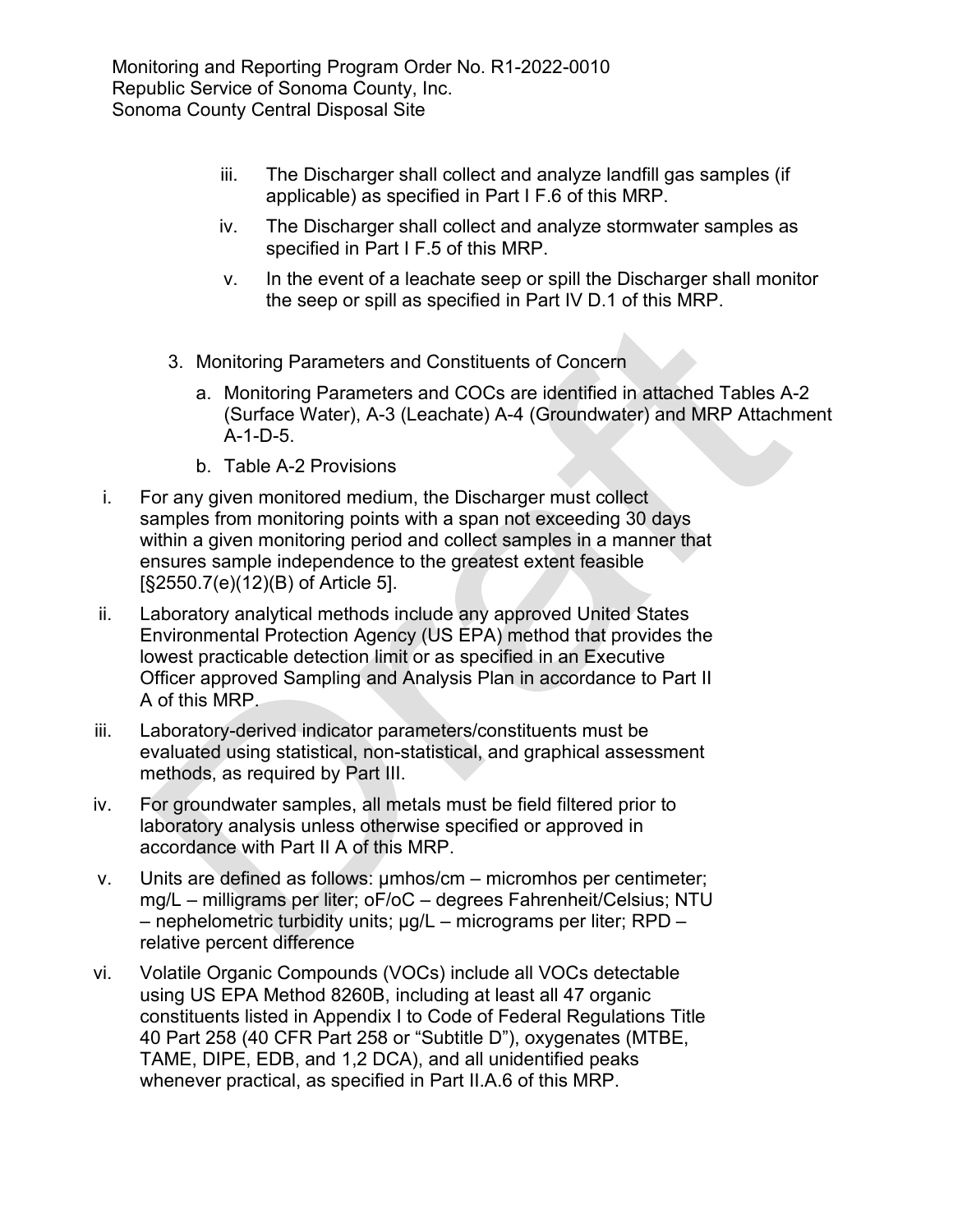- vii. The Discharger must collect and analyze samples for COC once every five years at each of the landfill's surface water, leachate, and groundwater monitoring points. Groundwater wells that have not previously been sampled for COCs must be sampled and analyzed for all COC within six months of this MRP becoming effective. Additionally, approximately six months after installing a new groundwater monitoring point, the Discharger must collect and analyze samples for COC.
- 4. Stormwater Monitoring
	- a. Stormwater monitoring shall be performed in accordance with the Industrial General Permit (IGP) Order No. 2014-0057-DWQ, or subsequent IGP Order revisions.
	- b. Facility stormwater monitoring shall follow the protocols, procedures, and methods included in the most recent version of the SWPPP prepared in accordance with the Industrial General Permit.
	- c. Stormwater monitoring data and documentation shall be maintained onsite and uploaded to the Stormwater Multiple Application Report Tracking System (SMARTS) as required by the Industrial General Permit.
	- d. Evidence of stormwater-related seepage or damage to facility containment systems shall be noticed, documented, monitored, and mitigated as described in Section IV.D (Contingency Response) of this MRP.
- 5. Groundwater Flow Rate and Direction
	- a. Groundwater and leachate elevation monitoring points are identified in Table A-1 and shown in Figure A-1.
	- b. For each monitored groundwater body, the Discharger must measure the water elevation in each well or piezometer, at least quarterly, including the times of expected highest and lowest elevations of the water level, and determine the presence of vertical gradients, and groundwater flow rate and direction for the respective groundwater body.<sup>[3](#page-6-0)</sup>
	- c. Groundwater elevations for all wells in each groundwater body must be measured within a period of time short enough to avoid temporal variations in groundwater flow which could preclude accurate determination of groundwater flow rate and direction (40 CFR §258.53(d)).

<span id="page-6-0"></span> $3$  The groundwater elevation monitoring frequency may be decreased to semiannually if the Discharger provides sufficient site-specific justification (e.g., stable groundwater, groundwater separation, groundwater receptors).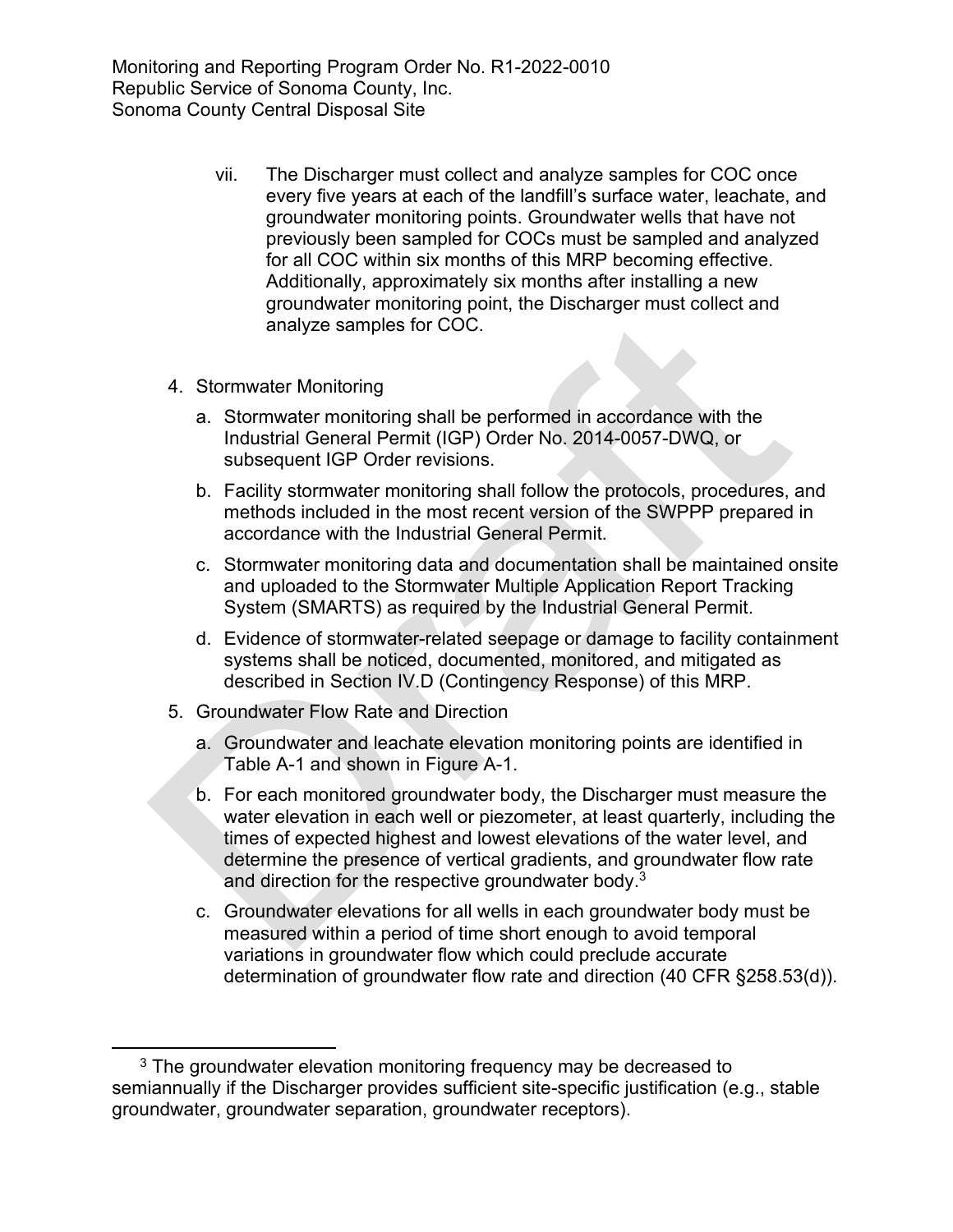> d. The Discharger must compare observed groundwater characteristics with those from previous determinations, noting the appearance of any trends and of any indications that a change in the hydrogeologic conditions. The Discharger must evaluate groundwater separation from WMU using critical groundwater cross sections.

# **II. SAMPLE COLLECTION AND ANALYSIS**

The Discharger must collect and analyze samples in a manner that assures the quality of the monitoring data. Unless otherwise indicated, the Discharger must report all sampling and analysis as outlined in Section IV.

# **A. SAMPLING AND ANALYTICAL METHODS**

The Discharger must perform sample collection, storage, and analysis according to the most recent version of Standard (US EPA) methods (US EPA publication "SW-846"), and in accordance with a Sampling and Analysis Plan approved by the Regional Water Board's Executive Officer. Laboratories analyzing monitoring samples shall be certified by the State of California Environmental Laboratory Accreditation Program (ELAP), in accordance with Water Code section 13176, and must include quality assurance/quality control data with their reports. The director of the laboratory whose name appears in the certification must supervise all analytical work in his/her laboratory and must sign reports of such work submitted to the Regional Water Board. In addition, the Discharger is responsible for seeing that the laboratory analysis of samples from all Monitoring points meets the following restrictions:

1. Method Selection

The methods of analysis and the detection limits used must be appropriate for the expected concentrations. For detection monitoring of any constituent or parameter that is found in concentrations which produce more than 90% nonnumerical determinations (i.e., trace) in historical data for that medium, the analytical method having the lowest method detection limit  $(MDL)^4$  $(MDL)^4$  must be selected from among those methods which would provide valid results considering any matrix effects<sup>[5](#page-7-1)</sup> involved.

<span id="page-7-1"></span><sup>5</sup> Matrix effect refers to any increase in the MDL or PQL for a given constituent because of the presence of other constituents, either of natural origin or introduced through a release, that are present in the sample being analyzed.

<span id="page-7-0"></span> $4$  The MDL is the lowest concentration at which a given laboratory, using a given analytical method to detect a given constituent, can differentiate with 99% reliability, between a sample which contains the constituent and one which does not. The MDL must reflect the detection capabilities of the specific analytical procedure and equipment used by the laboratory.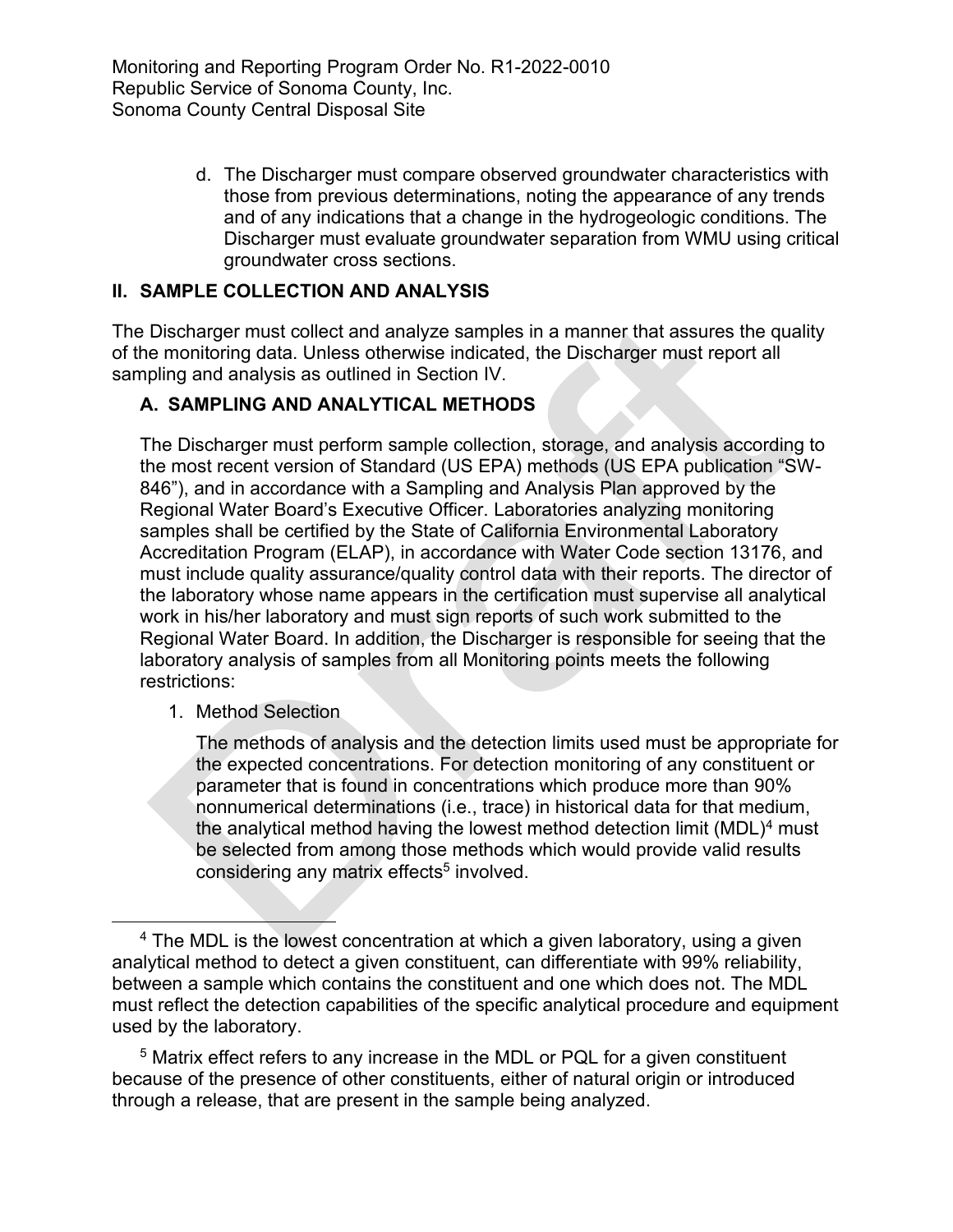2. Trace Results

The Discharger must report trace results [i.e., results falling between the MDL and the practical quantitation limit  $(PQL)$ <sup>[6](#page-8-0)</sup> and the result must be accompanied by both the (nominal or estimated) MDL and PQL values for that analytical run.

3. Nominal or Estimated MDL and PQL

The laboratory must derive MDLs and PQLs for each analytical procedure, according to State of California laboratory accreditation procedures. Both limits must reflect the detection and quantitation capabilities of the specific analytical procedure and equipment used by the laboratory, rather than simply being quoted from US EPA analytical method manuals. If the laboratory suspects that, due to a change in matrix or their effects, the true detection limit or quantitation limit for a particular analytical run differs significantly from the laboratory-derived MDL/PQL values, the laboratory must flag the results accordingly and the laboratory must include an estimate of the MDL/PQL achieved.

4. Quality Assurance/Quality Control (QA/QC) Data

The Discharger and laboratory must report QA/QC data along with the sample results to which it applies. The laboratory must report sample results unadjusted for blank results or spike recovery. The QA/QC data submittal must include:

- a. Method, equipment, and analytical detection limits.
- b. Recovery rates, an explanation for any recovery rate that is outside the USEPA specified recovery rate.
- c. Results of field, trip, equipment, and method blanks.
- d. Results of spiked and surrogate samples.
- e. Frequency of quality control analysis.
- f. Chain of custody logs.
- g. Name and qualifications of the person(s) performing the analyses.

<span id="page-8-0"></span> $6$  The lowest acceptable calibration standard (acceptable as defined for a linear response or by actual curve fitting) times the sample extract dilution factor times any additional factors to account for matrix effect. The PQL must reflect the quantitation capabilities of the specific analytical procedure and equipment used by the laboratory. PQLs reported by the laboratory must not simply by restated from US EPA analytical method manuals. Laboratory derived PQLs are expected to be consistent with published US EPA estimated quantitation limits (EQL).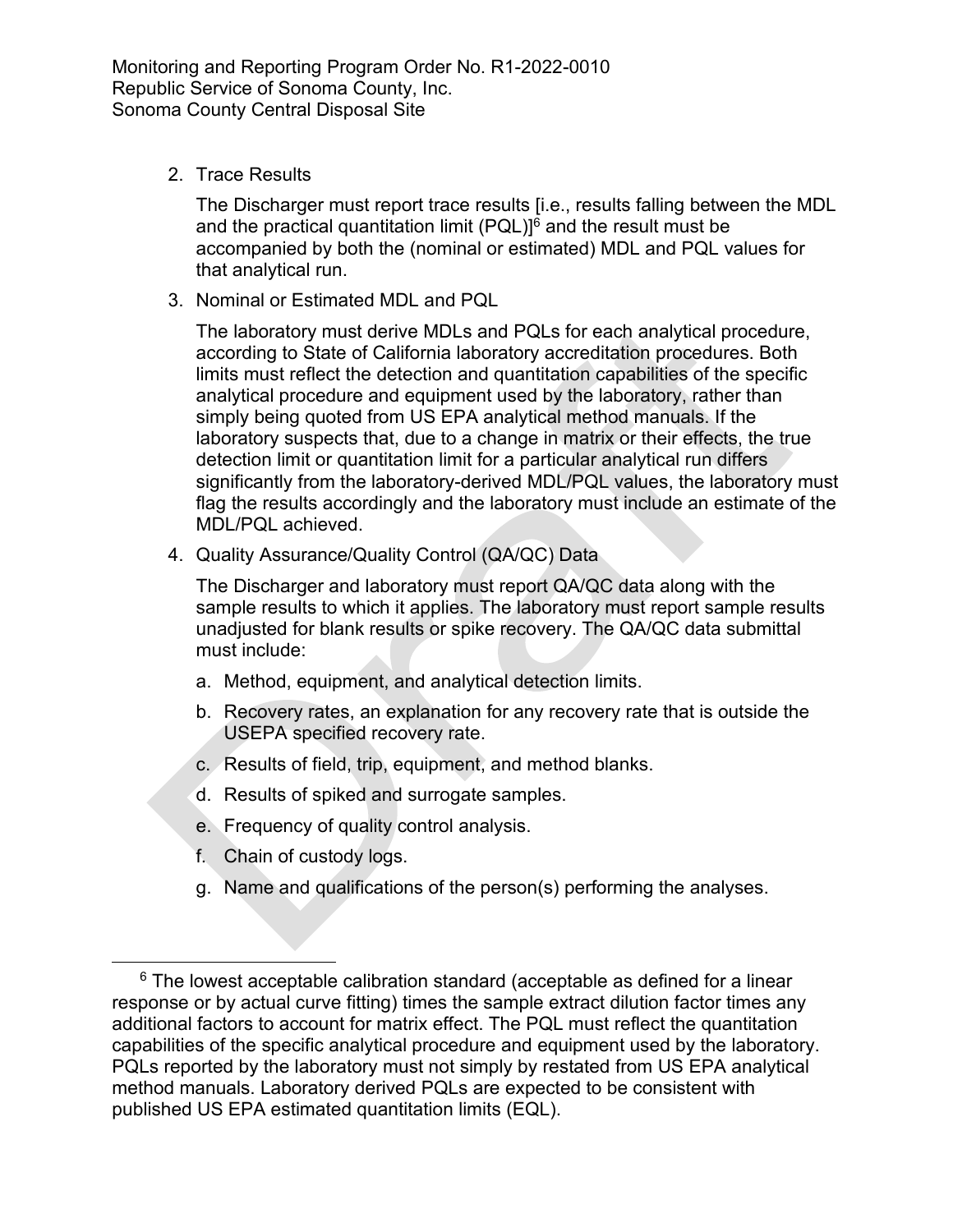5. Common Laboratory Contaminants

Upon receiving written approval from the Executive Officer, the Discharger can use an alternative statistical or non-statistical procedure for determining the significance of analytical results for a constituent that is a common laboratory contaminant [i.e., methylene chloride, acetone, 2-butanone, diethylhexyl phthalate, di-n-octyl phthalate, disulfide, and bis (2 ethylhexyl)phthalate] during any given monitoring period in which QA/QC samples show evidence of laboratory contamination for that constituent. The Discharger must report and flag analytical results involving detection of these analytes for easy reference by Regional Water Board staff.

6. Unknowns

For unidentified chromatographic peaks, the Discharger must request the laboratory report Tentatively Identified Compounds (TICs), along with an estimate of the concentration of the unknown analyte. When unidentified chromatographic peaks are encountered, the laboratory must perform second column or second method confirmation procedures to attempt to identify and more accurately quantify the unknown analyte(s). The Discharger must report the TIC results as estimated (i.e., J flag or qualifier code).

7. Contaminants in QA/QC Samples

In cases where contaminants are detected in QA/QC samples (i.e., field, trip, equipment, method blanks), the Discharger must appropriately flag the accompanying sample results.

### **B. CONCENTRATION LIMIT DETERMINATION**

The Discharger must propose concentration limits for each COC and monitoring parameter in accordance with CCR Title 27 20400 and as outlined in Section IV.

- 1. To establish concentration limits for COC and monitoring parameters detected in greater than 10 percent of a medium's samples the Discharger must:
	- a. Statistically analyze existing monitoring data (Section III), and propose, to the Executive Officer, statistically derived concentration limits for each monitoring parameter at each monitoring point for which sufficient data exists.
	- b. In cases where sufficient data for statistically determining concentration limits do not exist, the Discharger must collect samples and analyze for monitoring parameter(s), which require additional data. Once sufficient data are obtained the Discharger must submit proposed concentration limit(s) to the Executive Officer for approval. This procedure must take no longer than two calendar years.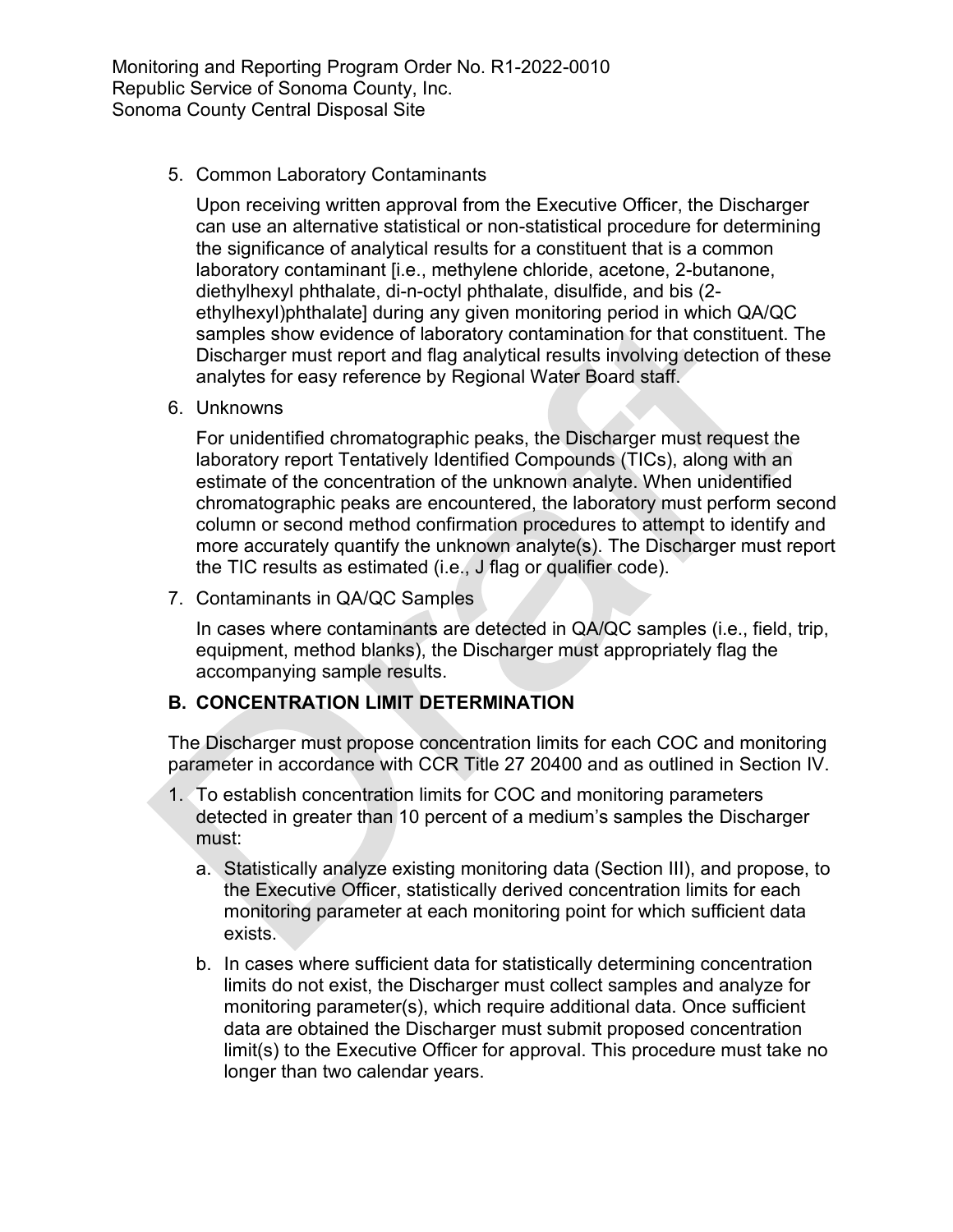- c. Sample and analyze new monitoring points, including any added by this Order, until sufficient data are available to establish a proposed concentration limit for all COC and monitoring parameters. Once sufficient data are obtained the Discharger must submit the proposed concentration limit(s) to the Executive Officer for approval. This procedure must take no longer than two calendar years.
- 2. In cases where the monitoring parameter's MDL is exceeded in less than 10 percent of historical samples, the MDL is the concentration limit.
- 3. Once established, the Discharger must review concentration limits at least annually and propose new concentration limits, when appropriate.

### **C. RECORDS TO BE MAINTAINED**

The Discharger or laboratory must maintain records in accordance with CCR Title 27 section 21720(f) and 40 CFR 258.29, and retain them for a minimum of five years. The Discharger must extend the period of retention during any unresolved litigation or when requested by the Executive Officer. Such records must show the following for each sample:

- 1. Identification of sample and monitoring point from which the sample was taken, along with the identity of the individual who obtained the sample.
- 2. Date and time of sampling.
- 3. Date and time that analyses were started and completed, and the name of personnel performing each analysis.
- 4. Complete procedure used, including method of preserving the sample, and the identity and volumes of reagents used.
- 5. Results of analyses, and MDL and PQL for each analysis.
- 6. A complete chain of custody log.

# **III. DATA ANALYSIS**

Unless otherwise indicated, the Discharger must report all data analysis as outlined in Section IV.

# **A. STATISTICAL ANALYSIS**

For detection monitoring, the Discharger must use statistical methods to analyze indicator monitoring parameters that exhibit concentrations that equal or exceed their respective MDL in at least 10 percent of applicable historical samples. The Discharger may propose and use any statistical method that meets the requirements of CCR Title 27, §20415(e)(7). The discharger may also propose an alternative analysis method for constituents that occur naturally in groundwater and that are not clearly associated with landfill leachate or landfill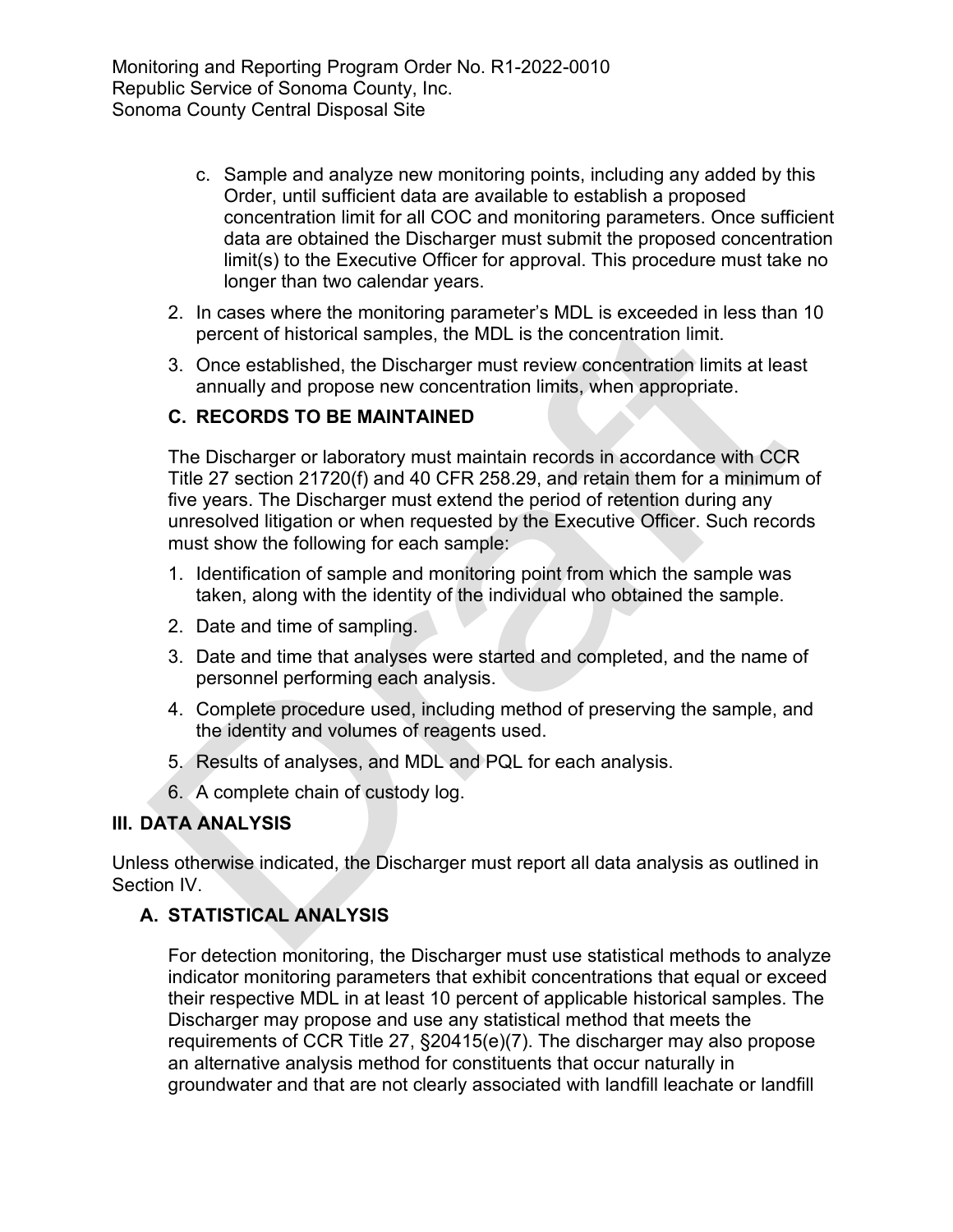> gas. All statistical methods and programs proposed by the Discharger are subject to Executive Officer approval.

# **B. NON-STATISTICAL ANALYSIS**

For detection monitoring, the Discharger must use the following non-statistical method for analyzing constituents which are detected in less than 10 percent of applicable historical samples. This method involves a two-step process:

- 1. For constituents to which this non-statistical method applies, compile a specific list of constituents that exceed their respective MDL. The Discharger must compile the list based on either data from the single sample or in cases of multiple independent samples, from the sample that contains the largest number of constituents.
- 2. Evaluate whether the listed constituents meet either of two possible triggering conditions. Either the list from a single sampling location contains two or more constituents or contains one constituent that equals or exceeds its PQL. If either condition is met, the Discharger must conclude that a release is tentatively indicated and must immediately implement the appropriate re-test procedure under Section III.D.

# **C. GRAPHICAL ANALYSIS**

For detection monitoring, the Discharger must graphically evaluate the complete history of laboratory analytical data as outlined in Section IV.B.3.

- 1. The Discharger must evaluate long-term trends and variations in the laboratory analytical data.
- 2. For major cation/anions (calcium, magnesium, sodium, potassium, bicarbonate, chloride, sulfate), the Discharger must evaluate leachate, leak detection systems, groundwater subdrains, and groundwater monitoring wells using Piper and Stiff diagrams.
- 3. If graphical methods indicate a tentative release, the Discharger must carry out the requirements of Section IV.D.4.

# **D. RE-TEST PROCEDURE**

- 1. If the Discharger concludes that a release has been tentatively indicated, the Discharger must carry out the reporting requirements of Section IV.D.2 and, within 30 days of receipt of analytical results, collect two new suites of samples for the indicated COC or monitoring parameter(s) at each indicating monitoring point, collecting at least as many samples per monitoring point as were used for the initial test.
- 2. Analyze each of the two suites of re-test analytical results using the same statistical method (or non-statistical comparison) that provided the tentative indication of a release. If the test results of either (or both) of the re-tested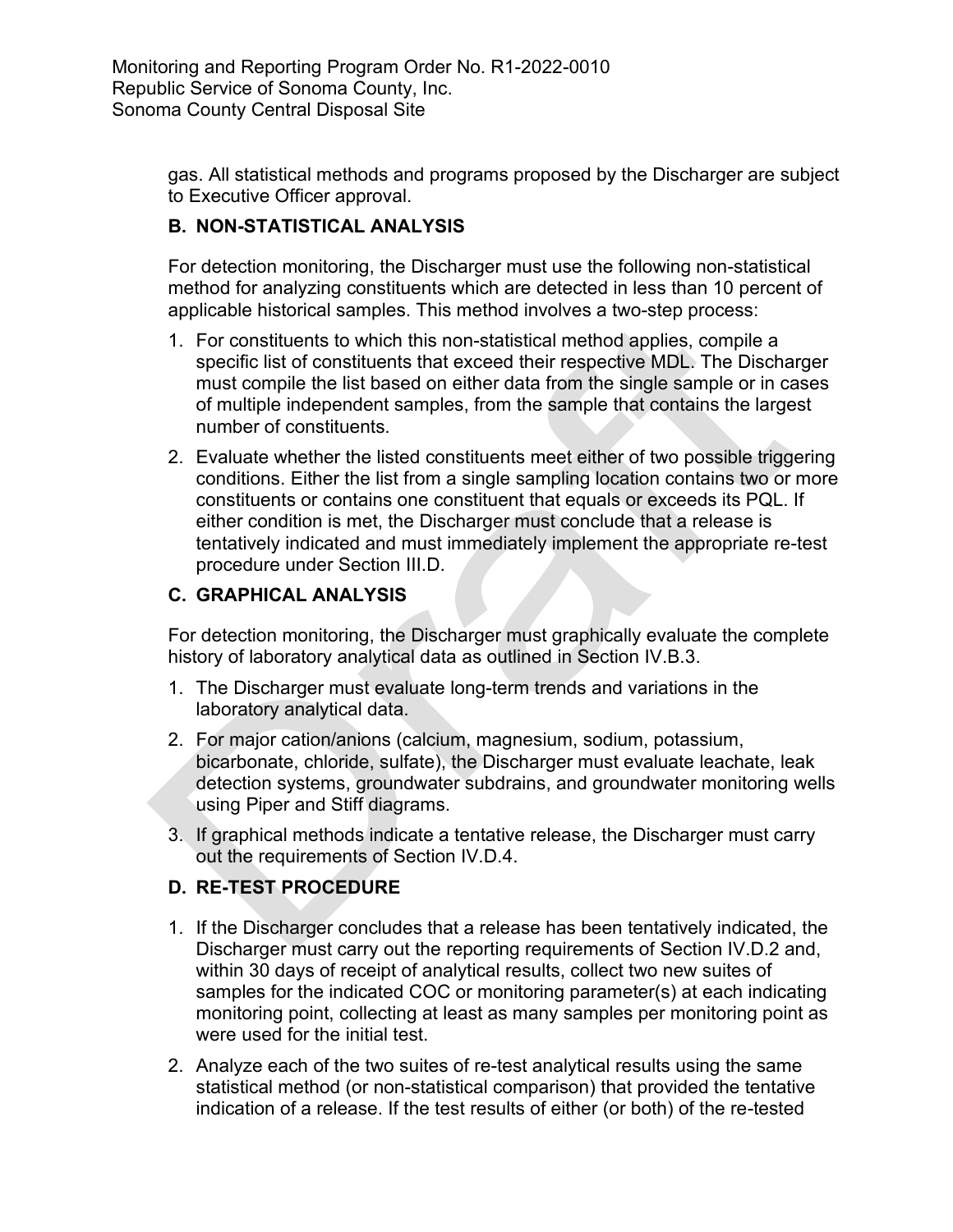data suites confirm the original indication, the Discharger must conclude that a release has been discovered and must carry out the requirements of Section IV.D.4.

3. The Discharger must carry out re-tests only for the monitoring point(s) for which a release is tentatively indicated, and only for the COC or monitoring parameter(s) which triggered the indication.

# **IV. REPORTING**

# **A. ELECTRONIC SUBMITTAL**

Dischargers must transmit correspondence and other information electronically in Portable Data Format (PDF). Electronic documents can be submitted to [northcoast@waterboards.ca.gov](mailto:northcoast@waterboards.ca.gov) attention: Land Disposal Program, and will be distributed to the appropriate staff person. Informal written correspondence (i.e., email) can be sent directly to the appropriate staff person.

Pursuant to CCR Title 23 Division 3 Chapter 30 and Title 27 Division 3 and in accordance with the reporting requirements of this MRP, all technical reports including the monitoring site information, data, and reports required below, must be submitted electronically to the State Water Resources Control Board's internet-accessible database system (GeoTracker) including:

- 1. Boring logs as a GEO\_BORE PDF file. Boring logs must be prepared by an appropriate registered professional and include monitoring well screen depth and interval.
- 2. Groundwater monitoring well horizontal sampling location longitude (X) and latitude (Y), and top-of-casing elevation (Z) as a GEO\_XY text file and GEO Z text file, respectively. Collection of information related to the exact location of groundwater wells, required by CCR Title 12 section 2729-2729.1, constitutes "land surveying," as the term is defined in section 8726 of the Business and Profession Code and the collection of data is restricted to those who are licensed to practice land surveying in California.
- 3. Site map as a GEO MAP file. The acceptable format for the GEO MAP file is PDF (preferred), GIF, TIFF (TIF), or JPEG (JPG). The landfill site map includes landfill facility information (e.g., property line, waste footprint, waste management units, leachate tanks, buildings, waste processing/diversion/recycling areas, surface waters, ponds, stormwater discharge points) and all current and historical monitoring locations including groundwater monitoring wells, boreholes, transient sampling points (i.e. direct push subsurface or surface sampling points), landfill gas probes, or any other field points utilized for leachate, landfill gas, soil, groundwater, surface water, or stormwater sampling.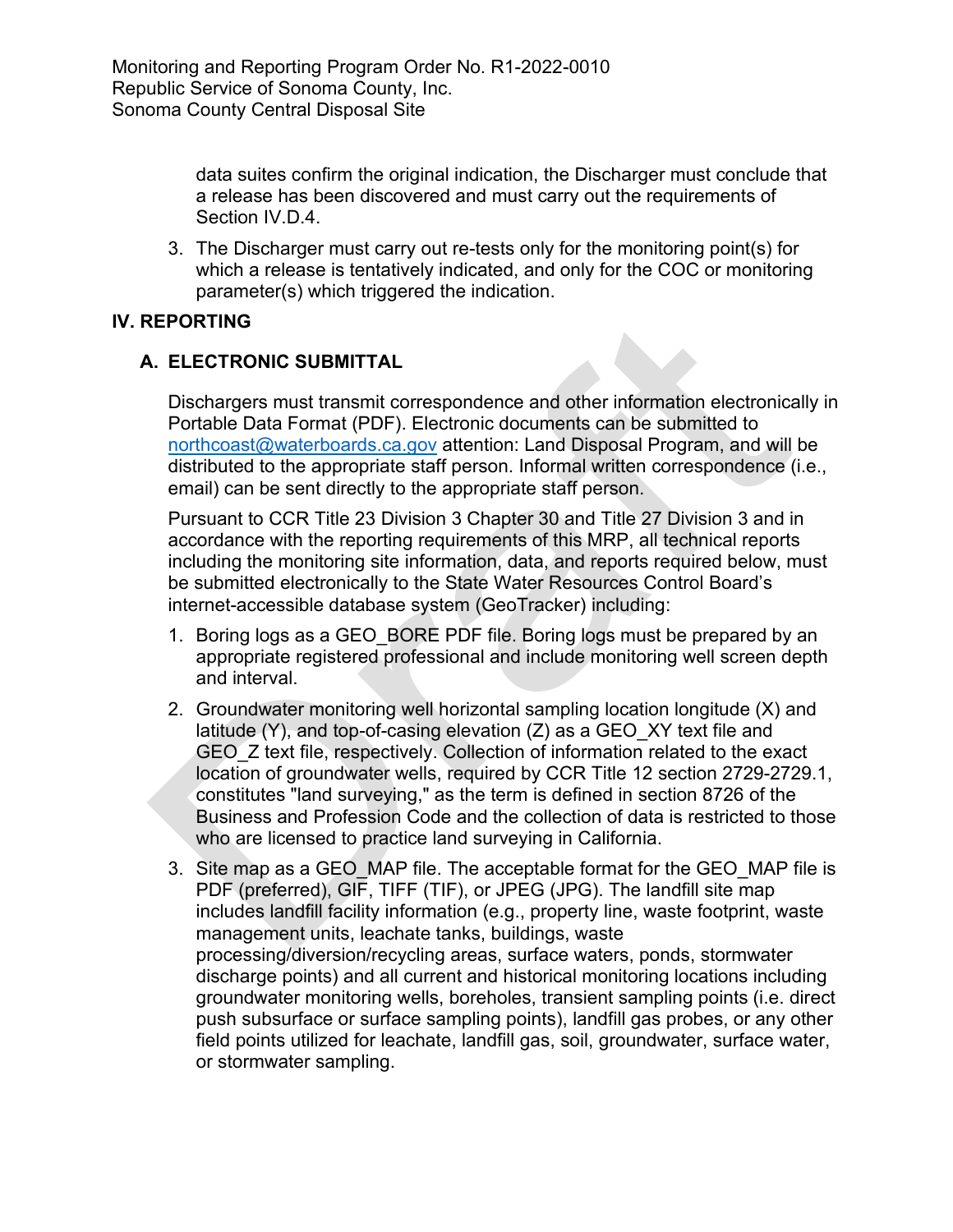- 4. Groundwater well measurement information for each sampling event as a GEO WELL file. Measurement must be completed from the top of the well casing to the groundwater surface to the nearest +/-0.01-foot accuracy.
- 5. Analytical sampling results for each sampling event as an Electronic Deliverable Format (EDF) file.
- 6. Complete monitoring report for regulatory review as a GEO\_REPORT PDF file. The monitoring report should include the signed transmittal sheet, text, graphs, diagrams, tables, maps, figures, and appendices that would have been included in a hard copy paper report.

### **B. MONITORING REPORT**

The Discharger must submit a Monitoring Report semiannually by January 31 and July 31 of each year. Submit the Monitoring Reports in an electronic format, with transmittal letter, text, tables, figures, laboratory analytical data, and appendices in a single PDF for the entire report. The Monitoring Report must address the landfill's monitoring program and must include, but should not be limited to the following:

1. Letter of Transmittal

A letter transmitting the essential points must accompany each Monitoring Report. The letter must include a discussion of violations that occurred since the last such report was submitted. If the Discharger has not discovered new violations since the last submittal, the Discharger must state this in the transmittal letter. The Discharger must sign the transmittal letter and include the following statement:

"I certify under penalty of perjury I have personally examined and am familiar with the information submitted in this document and all attachments and, based on my inquiry of those individuals immediately responsible for obtaining the information, I believe the information is true, accurate, and complete. I am aware there are significant penalties for submitting false information, including the possibility of a fine and imprisonment."

2. Compliance Summary

The summary must discuss compliance with WDR Order No. R1-2022-0010 concentration limits, release indications, and any corrective actions taken.

3. Graphical Presentation of Data

For each monitoring point in each medium, submit, in graphical format, the complete history of laboratory analytical data. Graphs must effectively illustrate trends and/or variations in the laboratory analytical data. Each graph must plot a single constituent concentration over time at one (for intra- well comparison) or more (for inter-well comparisons) monitoring points in a single medium. Maximum contaminant levels (MCL) and/or concentration limits must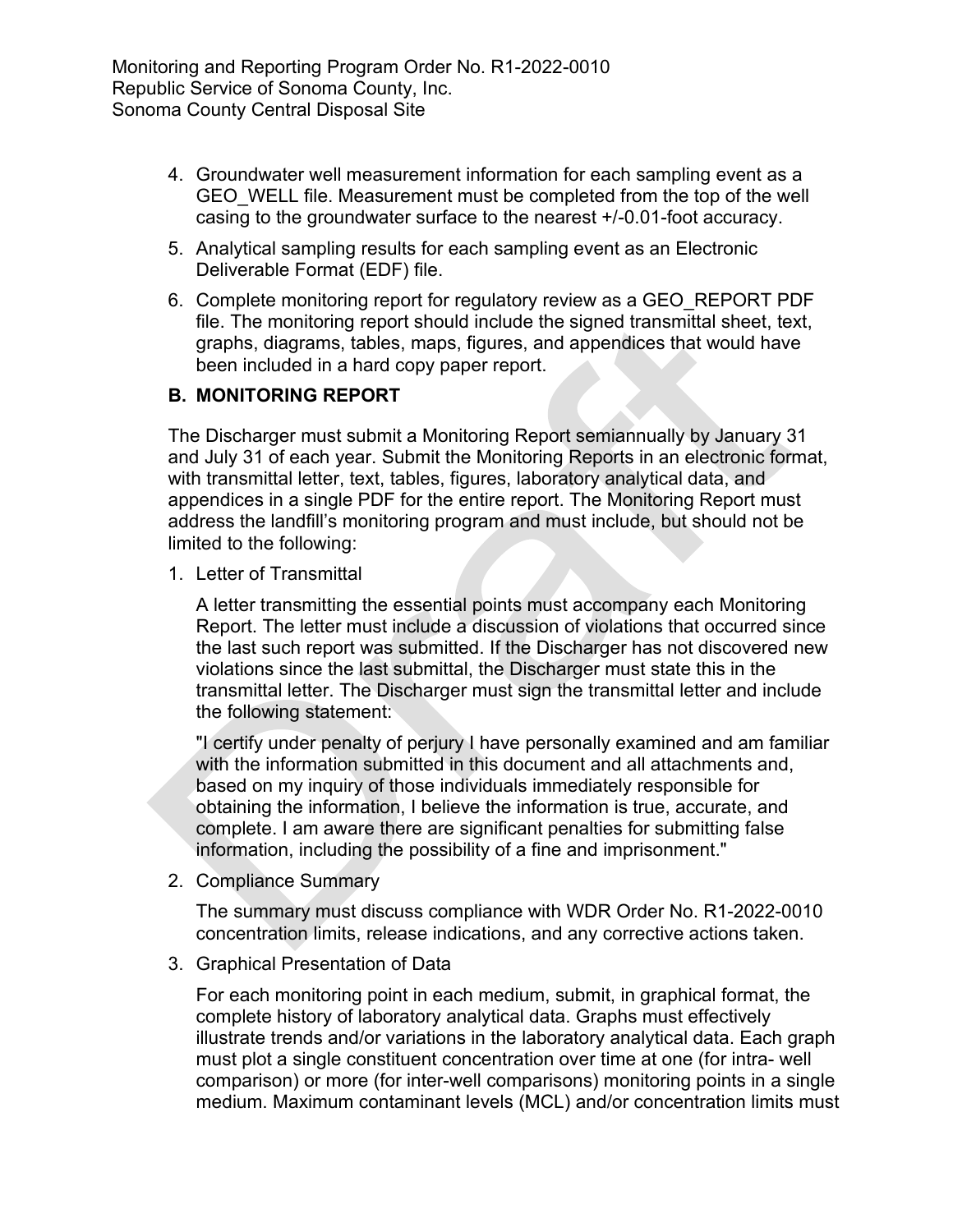be graphed along with constituent concentrations where applicable. When multiple samples are taken, graphs must plot each datum, rather than plotting mean values.

For leachate, leak detection systems, groundwater subdrains, and groundwater monitoring wells, evaluate cation/anion balance using Piper and/or Stiff diagrams.

Determine horizontal and vertical gradients, groundwater flow rate, and flow direction for each respective groundwater body. This data must be presented on a figure that depicts groundwater contours, flow directions, and gradient. Include one figure for each groundwater level monitoring event in the semiannual monitoring report. If appropriate, include figures for critical groundwater/WMU cross sections to evaluate groundwater separation from WMUs.

4. Map(s)

The landfill base map for the Monitoring Report must consist of a current aerial photograph or include relative topographical features, along with monitoring points and features of the landfill facility (e.g., surface waters, drainage facilities, stormwater discharge points, WMU disposal areas, scale house, buildings, waste processing/diversion/recycling areas).

5. Corrective Action Summary

Discuss significant aspects of any corrective action measures conducted during the monitoring period and the status of any ongoing corrective action efforts, including constituent trend analysis.

6. Laboratory Results

A tabular report and summary discussion of laboratory results and statements demonstrating compliance with Section II including the current monitoring periods laboratory data sheets. Also provide results of analyses performed at the landfill that are outside of the requirements of this MRP and are water quality related.

7. Sampling Summary

For each monitoring point addressed by the report, describe and summarize:

- a. The method and time of water level measurement.
- b. The method of purging and purge rate and well recovery time.
- c. The field parameter readings. For each monitoring point addressed by the report, a description of the type of sampling device used, its placement for sampling, and a description of the sampling procedure (number of samples, field blanks, trip blanks, and duplicate samples taken; the date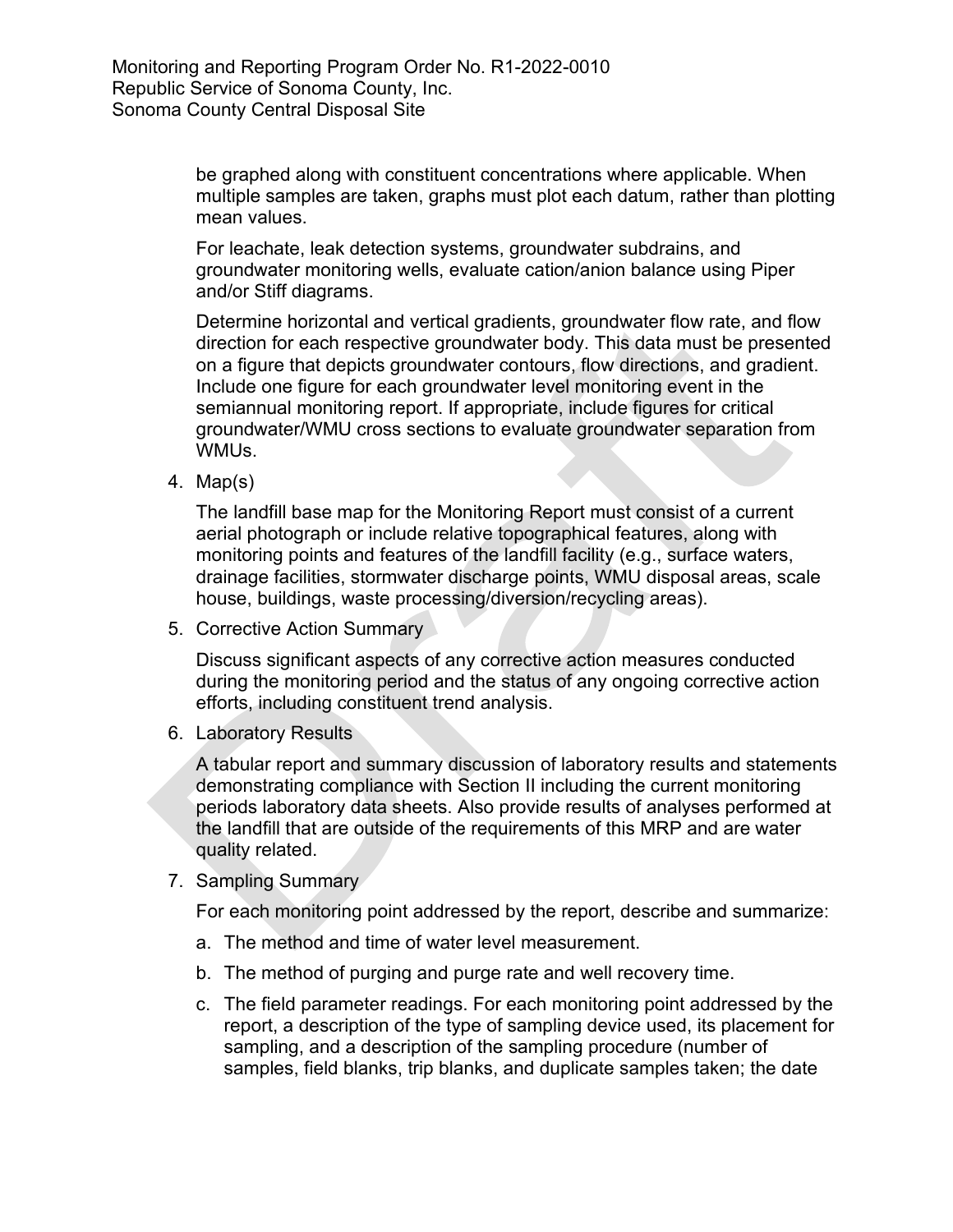> and time of sampling; the name and qualification of the person taking the samples; and description of any anomalies).

8. Pollution Control Systems

A summary of the total volume of leachate or water collected each month and disposal method(s) since the previous Monitoring Report for pollution control systems (e.g., LCRS, LDRS, groundwater subdrain, gas condensate). Also include fluid level measurements in LCRS and LDRS, along with transducer calibration records, and whether liquid was observed/removed from the groundwater subdrain.

9. General Discussion

A summary of site inspections, drainage system inspections, and rainfall data for the landfill recorded during the monitoring period (Section I).

### **C. ANNUAL SUMMARY REPORT**

The Discharger must submit an annual report to the Regional Water Board covering the previous monitoring year. The annual monitoring period ends on December 31 each year. Submit this Annual Summary Report no later than January 31 of each year. The Discharger may combine the Annual Summary Report with the second semiannual Monitoring Report of the year. The Annual Report must include the information outlined in Section IV.B above and the following:

1. Discussion

Include a comprehensive discussion of the compliance record as it relates to Waste Discharge Requirements Order No. R1-2022-0010, a review of the past year's significant monitoring system and operational changes, a summary of corrective action results and milestones, and a review of construction projects, with water quality significance, completed or commenced in the past year or planned for the upcoming year.

2. Concentration Limit Review

Proposed concentration limits for all COC and monitoring parameters. The Discharger must review concentration limits a minimum of annually and revise them as necessary. The Discharger must discuss data collected during the past year and consider for inclusion in, and determination of, proposed concentration limits for the coming year. For statistical concentration limits that are changed from the previous year, include a comprehensive discussion of the proposed concentration limit for Executive Officer review and consideration.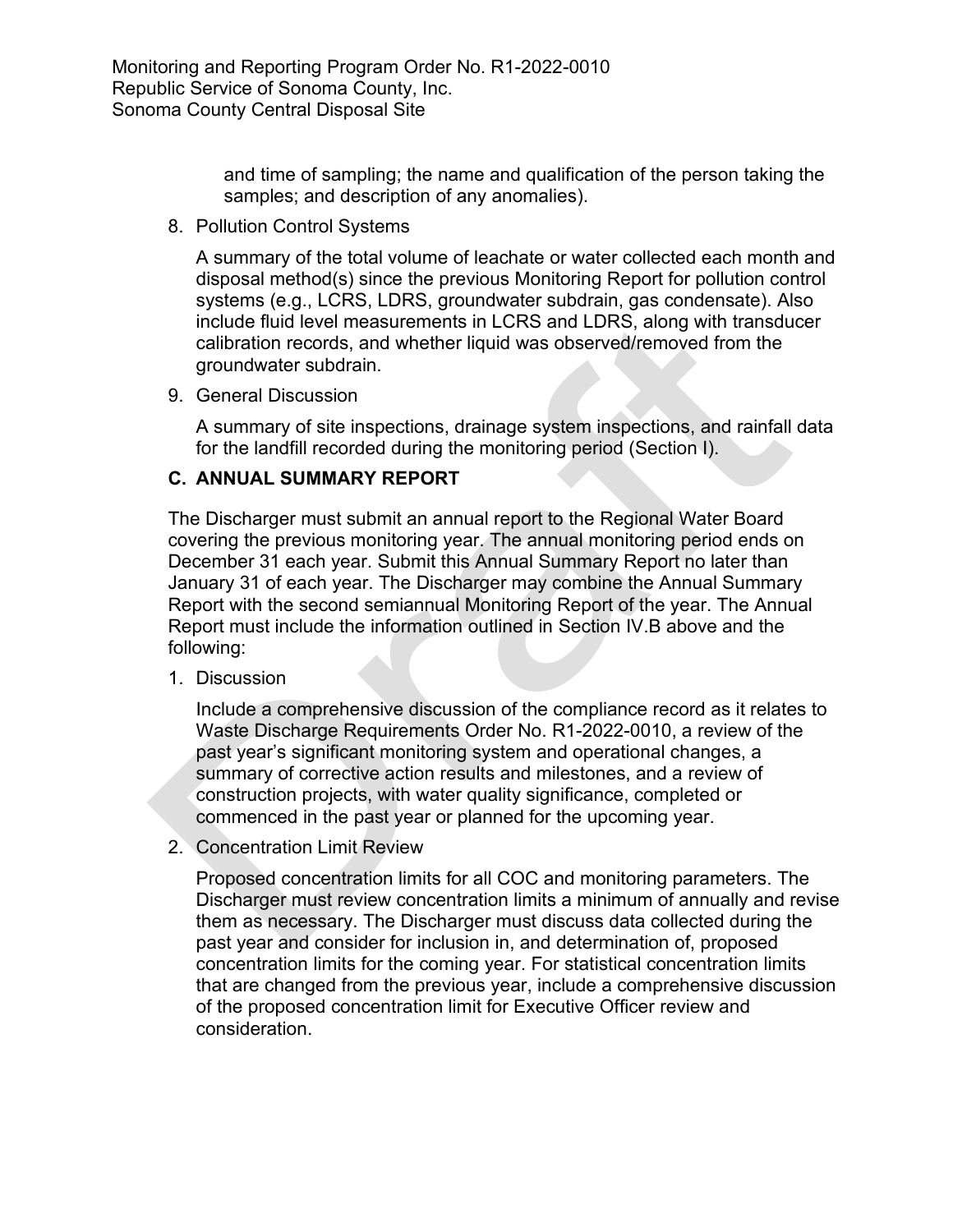3. Analytical Data

Complete historical analytical data record presented in a tabular form in ExcelTM format or in another file format acceptable to the Executive Officer.

4. Pollution Control Systems

Results of the annual pollution control systems testing, as required by Section I.E. The Discharger must verify that disposal methods for leachate or impacted groundwater are appropriate based on annual sampling results.

5. Final Cover

Most recent final cover survey as required by the Waste Discharge Requirements Order No. R1-2022-0010 and a summary of final cover repairs. The Discharger must maintain records of cumulative waste subsidence or settlement in final cover areas based on the most recent and historical final cover surveys. The Discharger must document final cover repairs (e.g., adding vegetative soils to restore grading and/or prevent ponding) with sufficient detail to facilitate future evaluations of final cover differential settlement.

6. Map(s)

A map, or set of maps, that indicates the type of cover material in place (final, long-term intermediate, or intermediate) over inactive and completed areas.

# **D. CONTINGENCY REPONSE**

1. Leachate Seep/Spill

The Discharger must, within 24 hours, report by telephone concerning the discovery of previously unreported seepage from the WMU. The Discharger must submit a written report within seven days, containing at least the following information:

- a. A map showing the location(s) of seepage along with photographic documentation.
- b. An estimate of the flow rate and duration of seep.
- c. Location of sample(s) collected for laboratory analyses. Unless otherwise directed by North Coast Water Board staff, the Discharger must sample all leachate seeps and spills, and applicable downgradient surface water or stormwater monitoring locations for the monitoring parameters in Table A-2. In the event multiple seeps occur in a similar localized area (slope or bench), the Discharger may use professional judgment to reduce the number of leachate seep samples provided the Discharger collects a representative sample. The Discharger must photo document sample location, all observed seeps/spills, and document the sample location(s)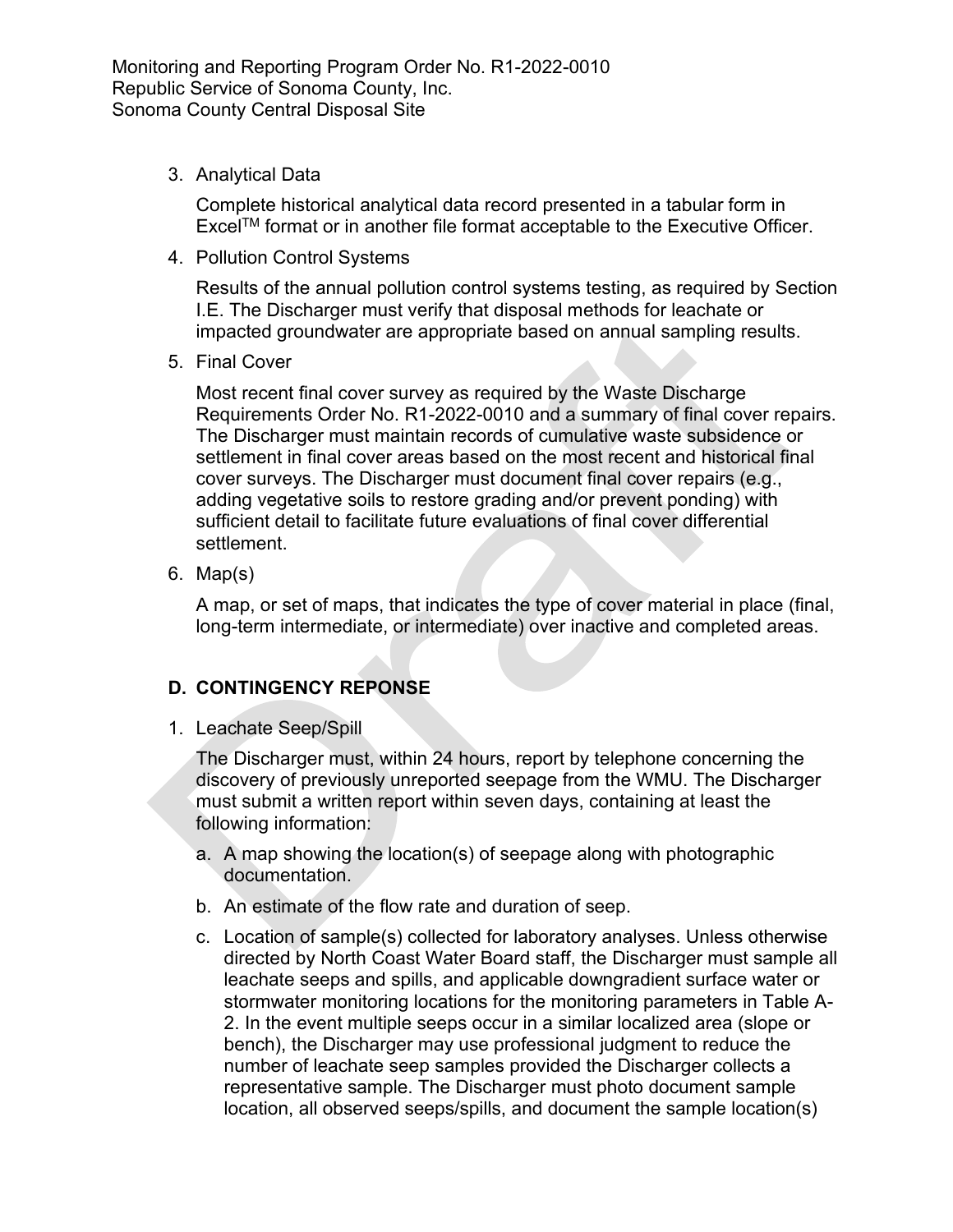on a map or diagram. The Discharger is also required to sample stormwater in accordance with Section I.F.5.

- d. A description of the nature of the discharge (e.g. pertinent observations and analysis).
- e. A summary of corrective measures both taken and proposed.
- 2. Initial Release Indication Response

Should the initial statistical or non-statistical comparison (under Section III.A or B) indicate that a new release is tentatively identified, the Discharger must:

- a. Within 24 hours, notify the North Coast Water Board verbally or by email of the monitoring point(s) and constituent(s) or parameter(s) involved.
- b. Provide written notification by certified mail within seven days of such determination.
- c. Either of the following:
	- i. Carry out a discrete re-test in accordance with Section III.D. If the retest confirms the existence of a release or the Discharger fails to perform the re-test, the Discharger must carry out the requirements of Section IV;
	- ii. D.4. In any case, the Discharger must inform the North Coast Regional Water Quality Control Board of the re-test outcome within 24 hours of results becoming available, following up with written results submitted by certified mail within seven days; or
	- iii. Make a determination, in accordance with CCR Title 27, section 20420(k)(7), that a source other than the WMU(s) caused the release or that the evidence is an artifact caused by an error in sampling, analysis, or statistical evaluation or by natural variation in the groundwater, surface water, or the unsaturated zone.
- 3. Physical Evidence of a Release

If either the Discharger or the Executive Officer determines that there is significant physical evidence of a new release pursuant to CCR Title 27, section 20385(a)(3), the Discharger must conclude that a release has been discovered and must:

- a. Within seven days notify the Executive Officer of this fact by certified mail (or acknowledge the Executive Officer's determination).
- b. Carry out the requirements of Section IV.D.4. for potentially affected medium.
- c. Carry out any additional investigations stipulated in writing by the Executive Officer for the purpose of identifying the cause of the indication.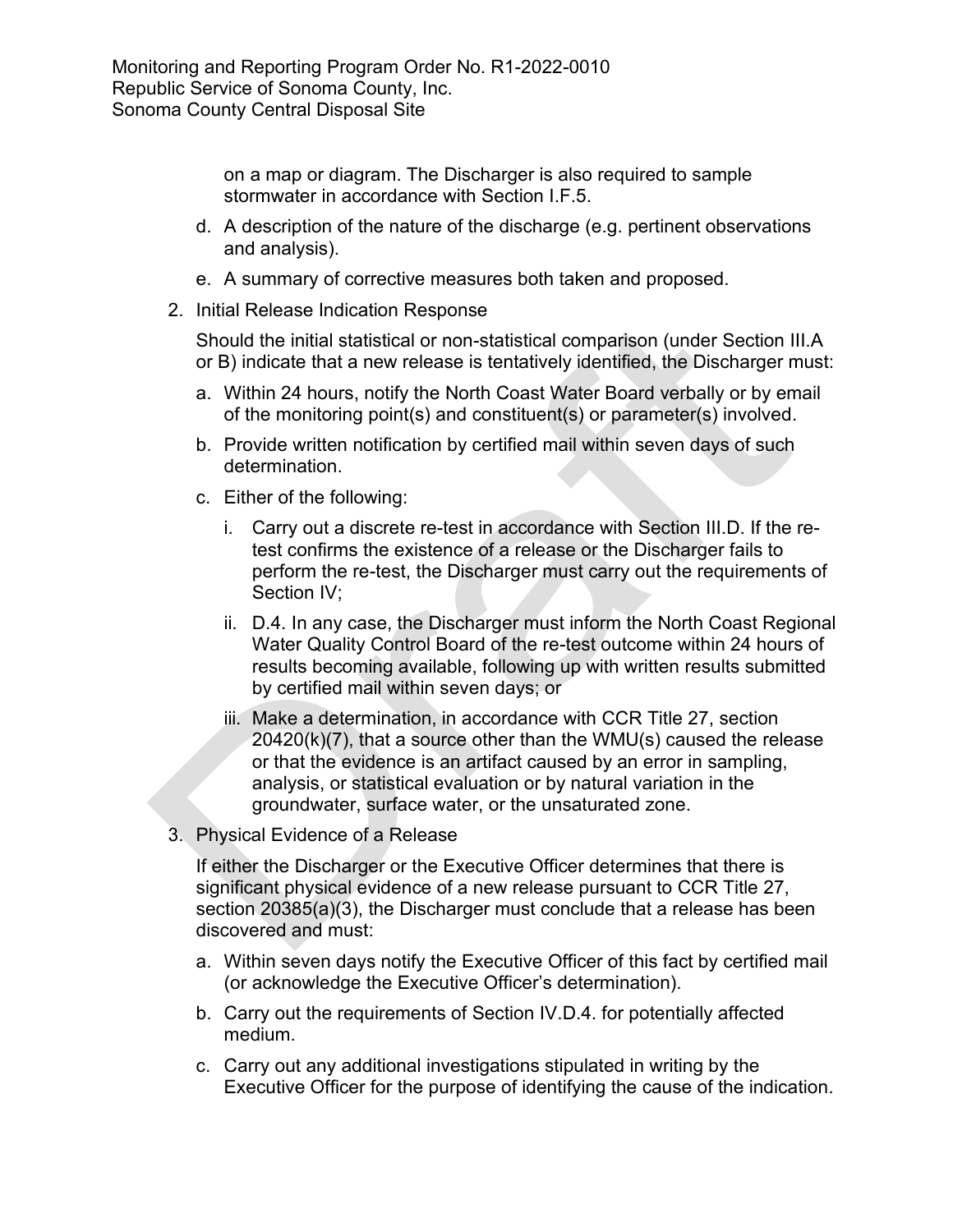4. Release Discovery Response

If the Discharger concludes that a new release has been discovered the following steps must be carried out:

- a. If this conclusion is not based upon monitoring for COC, the Discharger must sample for COC at monitoring points in the affected medium. Within seven days of receiving the laboratory analytical results, the Discharger must notify the Executive Officer, by certified mail, of the concentration of COC at each Monitoring Point. This notification must include a synopsis showing, for each monitoring point, those constituents that exhibit an exceedance.
- b. The Discharger must, within 90 days of discovering the release, submit to the Executive Officer a Revised Report of Waste Discharge proposing an Evaluation Monitoring and Reporting Program that:
	- i. Meets the requirements of CCR Title 27, §20420 and §20425; and
	- ii. Satisfies the requirements of 40 CFR  $\S 258.55(g)(1)(ii)$  by committing to install at least one monitoring well directly down-gradient of the center of the release.
- c. The Discharger must, within 180 days of discovering the release, submit to the Executive Officer a preliminary engineering feasibility study meeting the requirements of CCR Title 27, §20420.
- d. The Discharger must immediately begin delineating the nature and extent of the release by installing and monitoring assessment wells as necessary to assure that the Discharger can meet the requirements of CCR Title 27,
- e. §20425 to submit a delineation report within 90 days of when the Executive Officer directs the Discharger to begin the Evaluation Monitoring Program.
- 5. Release Beyond Facility Boundary

Any time the Discharger or the Executive Officer concludes that a release from the WMU has proceeded beyond the landfill facility boundary, the Discharger must notify Affected Persons who either own or reside upon the land that directly overlies any part of the plume.

### **E. COMPLIANCE PERIOD**

The compliance period is the number of years equal to the active life of the SWDS plus the closure period. Each time the WQPS is exceeded (i.e., a release is discovered), the SWDS begins a compliance period on the date the Regional Water Board directs the Discharger to begin an evaluation monitoring program. If the Discharger's corrective action program has not achieved compliance with the WQPS by the scheduled end of the compliance period, the compliance period is